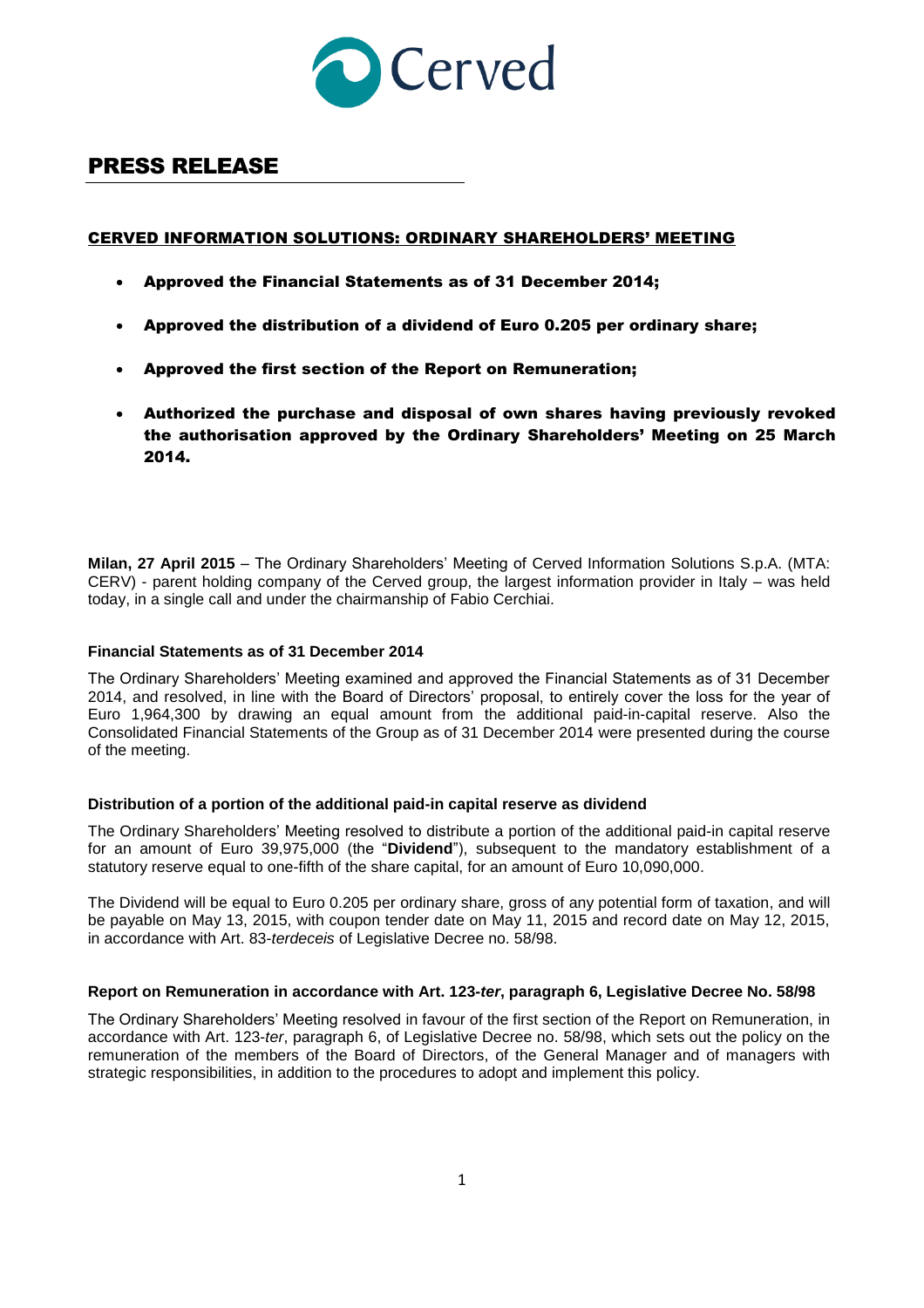

#### **Authorisation to purchase and dispose own shares following the revocation of the previous authorisation**

The Ordinary Shareholders' Meeting also approved the purchase and disposal of own shares, in accordance with Art. 2357 and 2357-*ter* of the Civil Code, Art. 132 of Legislative Decree no. 58/98, Art. 144-*bis* of Consob Regulation 11971/99, as amended, and "market practices" allowed by Consob pursuant to Art. 180, paragraph 1, letter c), of the TUF with resolution n.16839/09 and Regulation CE n. 2273/03, having first revoked the authorisation to purchase and disposal own shares approved by the Ordinary Shareholder's Meeting on March 25, 2014.

The authorisation to purchase own shares has been granted for a period of 18 months starting from the date of approval by the Ordinary Shareholders' Meeting, to be executed in one or more installments, with any of the modalities allowed by the combined provisions of Art. 132 of Legislative Decree No. 58/98 and Art. 144 *bis* of the Issuers' Regulations enacted by Consob with Resolution No. 11971/99, as amended, and taking into account the specific exemption provided under Section 3 of the above mentioned Art. 132 of Legislative Decree No. 58/98 and, in any event, with any other modality allowed by any relevant national and E.U. laws and regulations in effect, and consistent with any other applicable statute, including the provisions of national and E.U. laws and regulations concerning market abuse; the minimum and maximum level of the purchase price per share shall not be lower or higher by more than 20% (twenty percent), respectively, compared with the closing stock market price of the company's shares for the trading session preceding each purchase transaction; purchases of treasury shares shall be executed using distributable earnings and unrestricted reserves shown in the company's latest duly approved financial statements, as of the date when the transaction is executed, establishing a reserve for treasury stock and making all required accounting entries in the manners and within the limits required pursuant to law.

The authorisation to dispose own shares has been granted for an unlimited period of time; these disposals can be executed, even before all purchases are completed, for all or part of the shares, on regulated and/or unregulated markets, or in off-market transactions, including by means of offerings to the public and/or the shareholders, institutional placements, offerings of rights and/or warrants, or as consideration for acquisitions or public exchange offers, at a price that shall not be lower by more than 20% (twenty percent) compared with the average for the closing prices recorded on the Online Stock Exchange in the five days preceding the sale. This price limitation requirement may be waived for exchanges or disposals of treasury shares in connection with the implementation of industrial projects and/or commercial transactions and/or projects in the company's interest, and cases involving the disposal of shares executed within the framework of incentive program and plans pursuant to Art. 114-*bis* of the TUF; adequate disclosures shall be provided on transactions involving sales of treasury shares, as required by the applicable disclosure requirements.

### **Other information**

The summary report of the voting results will be published on the company's website (company.cerved.com), in compliance with Art. 125-*quater* of the TUF, within five days following the Ordinary Shareholders' Meeting.

The Company also announces that the Minutes of the Ordinary Shareholders' Meeting will be made available at the company's registered offices, on the company's website, and on the website of the mechanism for central storage of regulated information (www.emarketstorage.com)*,* within the terms provided for by the applicable law.

\*\*\*

*According to paragraph 2 of article 154 bis of the Consolidated Finance Law, the Executive appointed to draft corporate accounts, Mr. Giovanni Sartor, stated that the accounting information herein contained tallies with the company's documentary evidence, ledgers and accounts.*